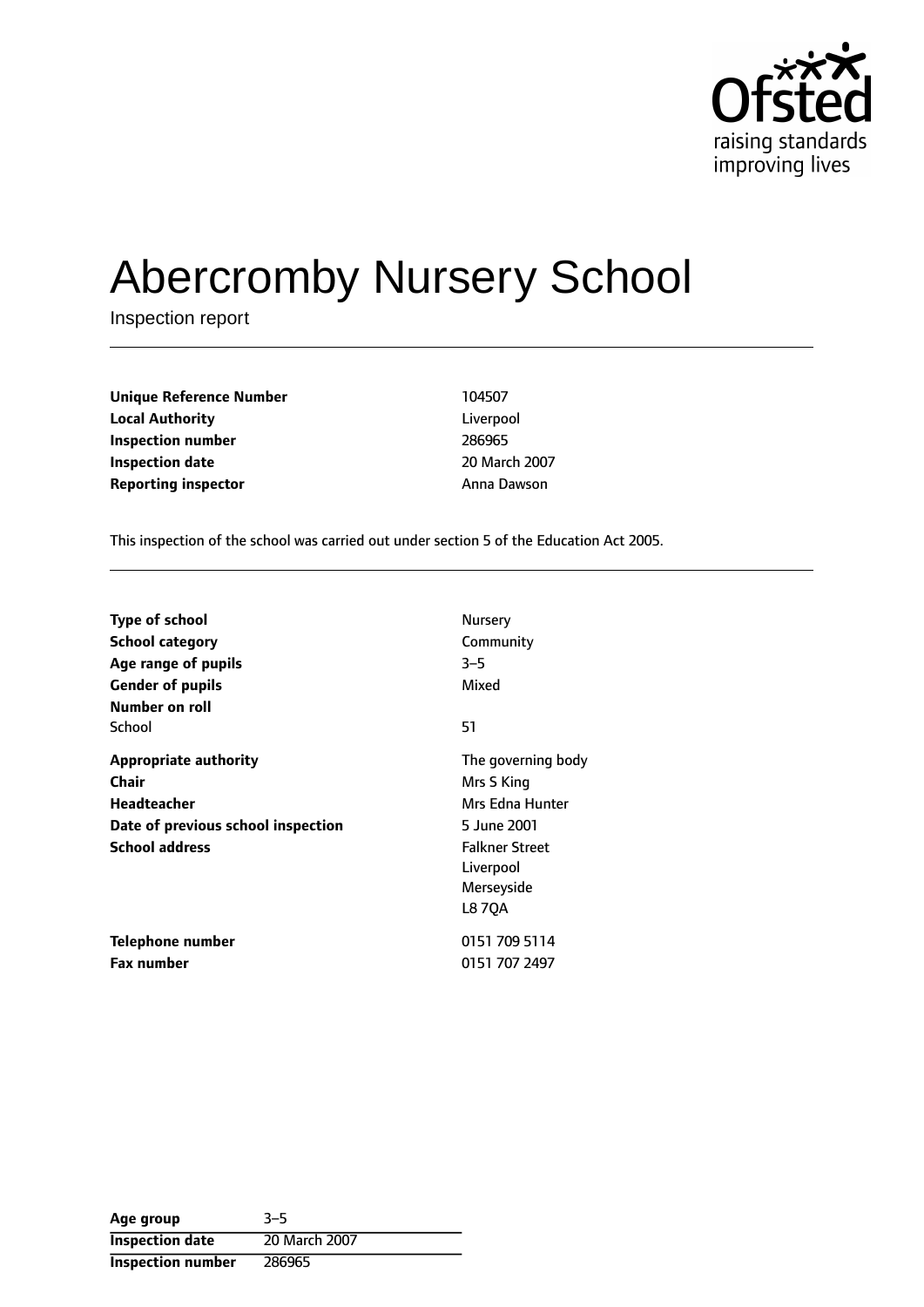.

© Crown copyright 2007

#### Website: www.ofsted.gov.uk

This document may be reproduced in whole or in part for non-commercial educational purposes, provided that the information quoted is reproduced without adaptation and the source and date of publication are stated.

Further copies of this report are obtainable from the school. Under the Education Act 2005, the school must provide a copy of this report free of charge to certain categories of people. A charge not exceeding the full cost of reproduction may be made for any other copies supplied.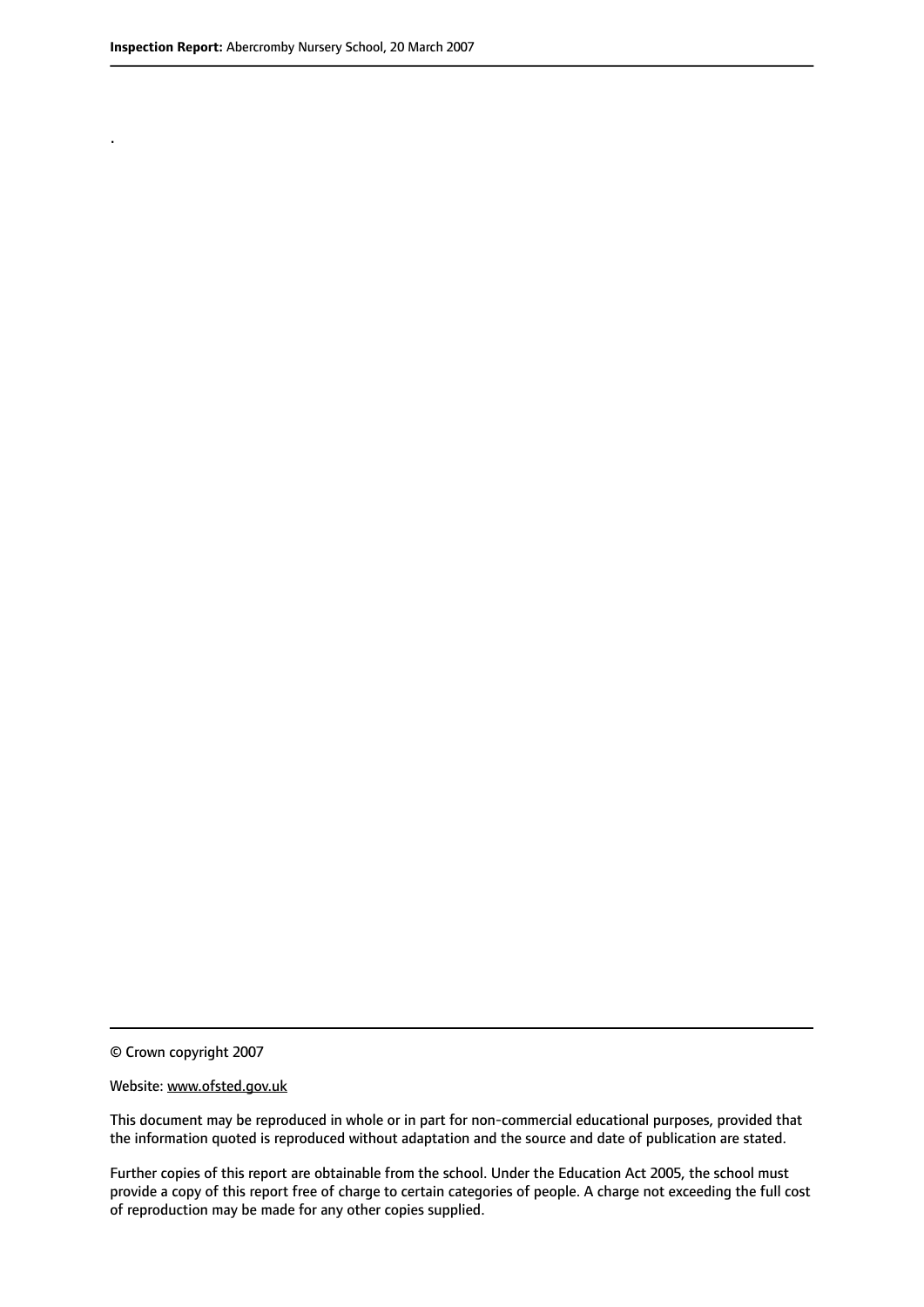## **Introduction**

The inspection was carried out by one Additional Inspector.

## **Description of the school**

This small nursery school is situated near the centre of Liverpool in an area of social and economic disadvantage. Nearly all children attend full time. There are 18% of children with learning difficulties and/or disabilities, which is broadly average, and of these an above average percentage have severe learning difficulties.

The proportion of children learning English as an additional language has been rising since the last inspection and an above average number of children leave or join the nursery at different times. Of all the children 61%, mainly from African, Middle Eastern and Chinese heritages speak Arabic or Somali astheir mother tongue. Many of these children have little or no understanding of English on entry to the nursery. A minority of children are in the care of the local authority and a further minority are children of refugee families. The overall attainments of the majority of children on entry in the areas of language, communication and personal and social skills are well below those normally expected of children of this age.

The school has just become a satellite nursery of the newly built Granby Children's Centre. It is part of Toxteth Learning Network and has gained the Healthy Schools award.

## **Key for inspection grades**

| Grade 1 | Outstanding  |
|---------|--------------|
| Grade 2 | Good         |
| Grade 3 | Satisfactory |
| Grade 4 | Inadequate   |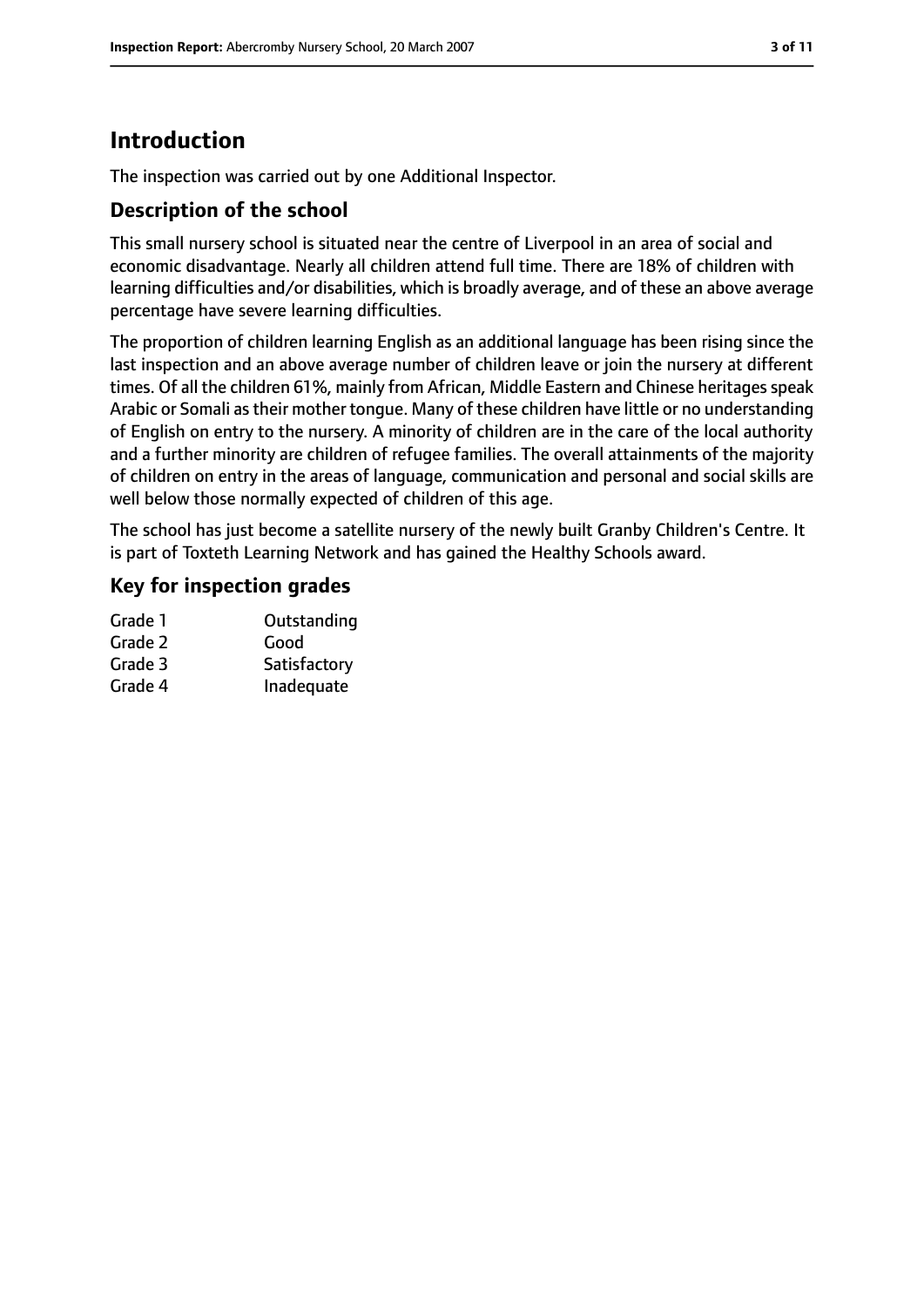# **Overall effectiveness of the school**

#### **Grade: 2**

Thisis a good school with some outstanding features and which provides good value for money. The inspection judgements agree with the school's view of its effectiveness. However, children's personal development and the care, guidance and support for children are outstanding, and better than the school's modest view.

Links with parents, the community and neighbouring schools are outstanding. The school is well thought of in the local community and is oversubscribed. There are excellent links with local schools and colleges, particularly for sports coaching. The staff help parents effectively to develop their understanding of how to become partnersin their children's education. Parents unanimously value the work of the nursery and the care and education given to their children. This is reflected in comments that the children 'are happy and confident and make good progress'.

Children's personal development is outstanding. They flourish in the happy, secure, family atmosphere that the staff create. Consequently, they become confident and independent learners because of the excellent care and guidance they receive. Leadership and management are good. The nursery is well managed and staff carry out their responsibilities effectively. The leadership of the headteacher is outstanding and is successful in promoting the well-being of all children, meeting their needs and those of their parents.

The children get off to a flying start and greatly enjoy their activities because of the good quality of teaching. They achieve well and make good progress to attain standards broadly expected at their age by the time they transfer to full-time education. There are strengths in the teaching of personal, social and emotional development and communication and language skills where children make very good progress because the staff place great emphasis on these aspects. As a result, most children learning English as an additional language understand and speak English quickly and soon become sociable and independent learners. However, on occasions the staff do not challenge children enough in discussions to promote thinking and learning. Monitoring of teaching and learning is not always sharp enough to ensure that teaching is consistently good. Children with learning difficulties and/or disabilities make good progress towards the targets that are set for them and are well provided for.

The good quality curriculum is well thought out to meet the needs of the children and to celebrate their cultural heritages. The indoor and outdoor activities are wide ranging and stimulating, encouraging children to become independent in following their interests. However, the role-play areas reflecting the topics children study lack some imagination and are not as stimulating asthey could be to encourage children to develop their language and communication skills.

There has been good improvement since the last inspection. Governors are knowledgeable and give good support to the school. There is good capacity for further improvement.

#### **What the school should do to improve further**

- Strengthen the monitoring of teaching and learning to ensure that teaching is consistently good.
- Ensure that staff consistently challenge children to develop their thinking and learning in discussions.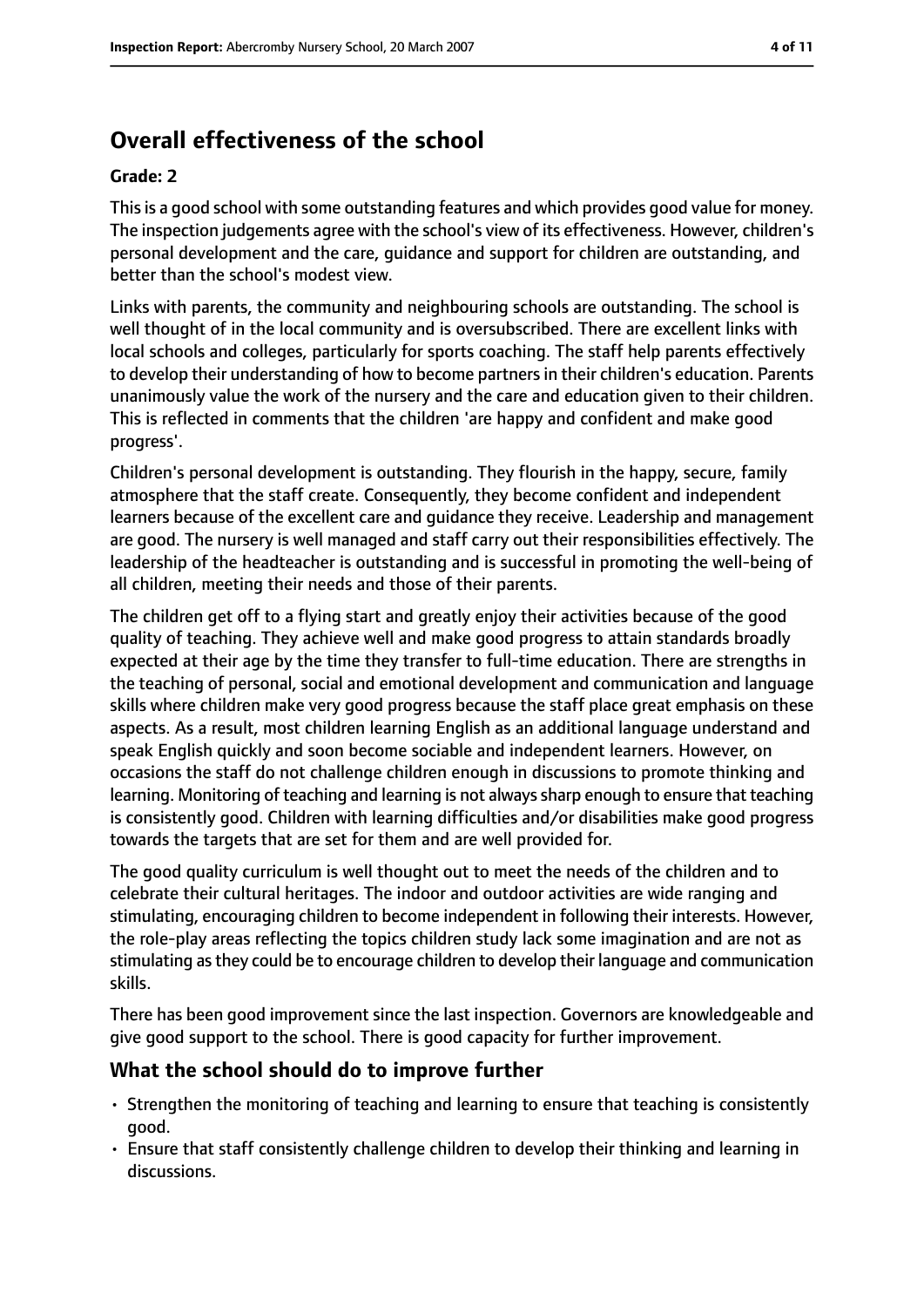• Develop role-play further to stimulate children's imagination and the development of their language and communication skills.

## **Achievement and standards**

#### **Grade: 2**

Children make good overall progress and achieve well. The staff place a high priority on the development of communication, language and social skills in all activities and as a result, the development of many children's personal and social skills is rapid. Equally, those learning to understand and speak English as an additional language often make extremely good progress because they get very good support from the staff. By the time the children leave the nursery, the majority are well placed to attain the standards normally expected on entry to full-time education. The small minority of more able children are challenged equally as well and exceed the nationally expected standards. Those with learning difficulties and/or disabilities make good progress because their needs are identified early and they receive effective support from staff and outside agencies.

## **Personal development and well-being**

#### **Grade: 1**

Children's personal development, including their spiritual, moral, social and cultural development, is outstanding. Children greatly enjoy coming to the nursery. When asked, they say they like their activities and playing with their friends. Relationships between the staff and the children are excellent. Most children are gaining a good understanding of the difference between right and wrong, behave well and follow the nursery 'golden rules'. All children enjoy celebrating major festivals, acknowledging the cultural heritage of others and contributing to charity appeals. Children know that it is important to eat healthy snacks and have many opportunities for exercise. They feel secure and know who to turn to if they have a problem. They are considerate of others, for example taking care not to bump into one another when playing on the wheeled toys outside. Making independent choices in learning is encouraged and consequently, children's involvement in their learning is exceptionally well developed. They become confident learners. Children learn about the wider world, for example from their planned visits to the local area and visitors such as musicians and a gardener who come to school. Attendance is good for most children. However, a very small minority have poor attendance and punctuality, which limits their progress.

# **Quality of provision**

#### **Teaching and learning**

#### **Grade: 2**

The quality of teaching and learning is good overall and outstanding in the teaching of personal and social skills and in helping children to develop their understanding of English. Children learn to manage their feelings and emotions very well because staff have high expectations of them and provide good role models. Staff are quick to act to resolve any difficulties. Those children who are learning to speak English benefit extremely well from small-group discussions as new vocabulary is reinforced orally and visually. Staff know the individual needs of the children very well and work with them to plan what they need to learn next. Children are encouraged to share their feelings and discuss, plan and evaluate their work. This promotes skills of independent learning well and helps children to understand what they can do better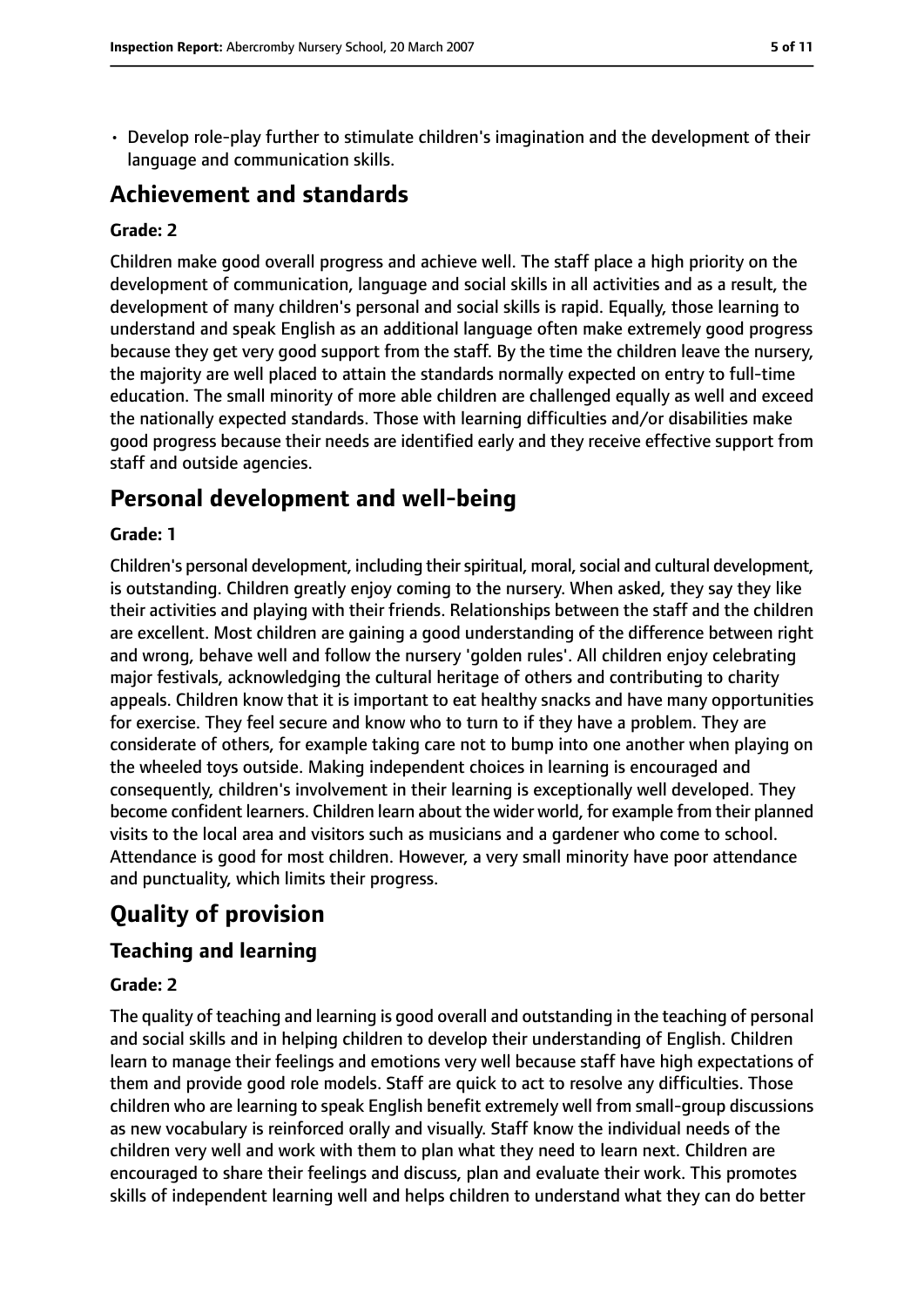next time. Although the vast majority of teaching is good, there are occasions in discussions when the staff could question and prompt children's learning further. There are good procedures for assessing children's progress. Progress is thoroughly checked and the children's 'key adults' keep records up to date.

#### **Curriculum and other activities**

#### **Grade: 2**

All children have access to well planned stimulating activities which allow them to follow their interests indoors and outdoors. There is a great emphasis on children developing communication and social skills. Good provision is made to develop children's skills in information and communication technology. The provision of small-group work and role-play areas such as the home area effectively promote pupils' speaking and social skills. However, the role-play areas are not as imaginative as they could be to stimulate the development of language and communication skills. The nursery is well resourced with a number of dual language resources and is organised well for children to follow their interests, investigate and explore how things work. The staff record children's choices of activities and ensure that they experience the full range of activities and systematically develop their skills. Staff work effectively to enrich children's experiences and learning through the visitors who come into school such as the sports coaches and African drummers and through visits children make to the local park.

#### **Care, guidance and support**

#### **Grade: 1**

The care, guidance and support given to children are outstanding. Robust procedures for child protection and to safeguard children are in place. The allocation of key adults to work with small groups of children each day strengthens the quality of relationships between the children and their parents and the staff. Great care and sensitivity is shown towards each child. Consequently, children feel secure and valued, particularly those who are vulnerable or who have specific learning difficulties and/or disabilities. Children are fully involved in assessing their learning and get good guidance to develop their skills continuously. There are excellent relationships with outside agencies such as health visitors and social services when additional help is needed. Parents are encouraged to become partners in their children's learning and some benefit from the courses that staff provide. This puts them in a better position to help their children learn at home.

## **Leadership and management**

#### **Grade: 2**

The quality of the leadership and management is good. Together the staff and the headteacher have created a family learning environment where children are happy and flourish. The headteacher gives outstanding leadership to fulfil the aims of meeting the needs of the children and their parents. Views are gathered systematically from the children, staff, parents and governors and are taken into account. Parents are kept very well informed about their children's progress and without exception appreciate the work of the staff. For example, parents and community workers translate for those who lack a secure grasp of English. The staff carry out their responsibilities well because they receive good professional development. They have a good understanding of the strengths and weaknesses of the curriculum and use this well to plan future developments. There are good systems to check on how well the school is doing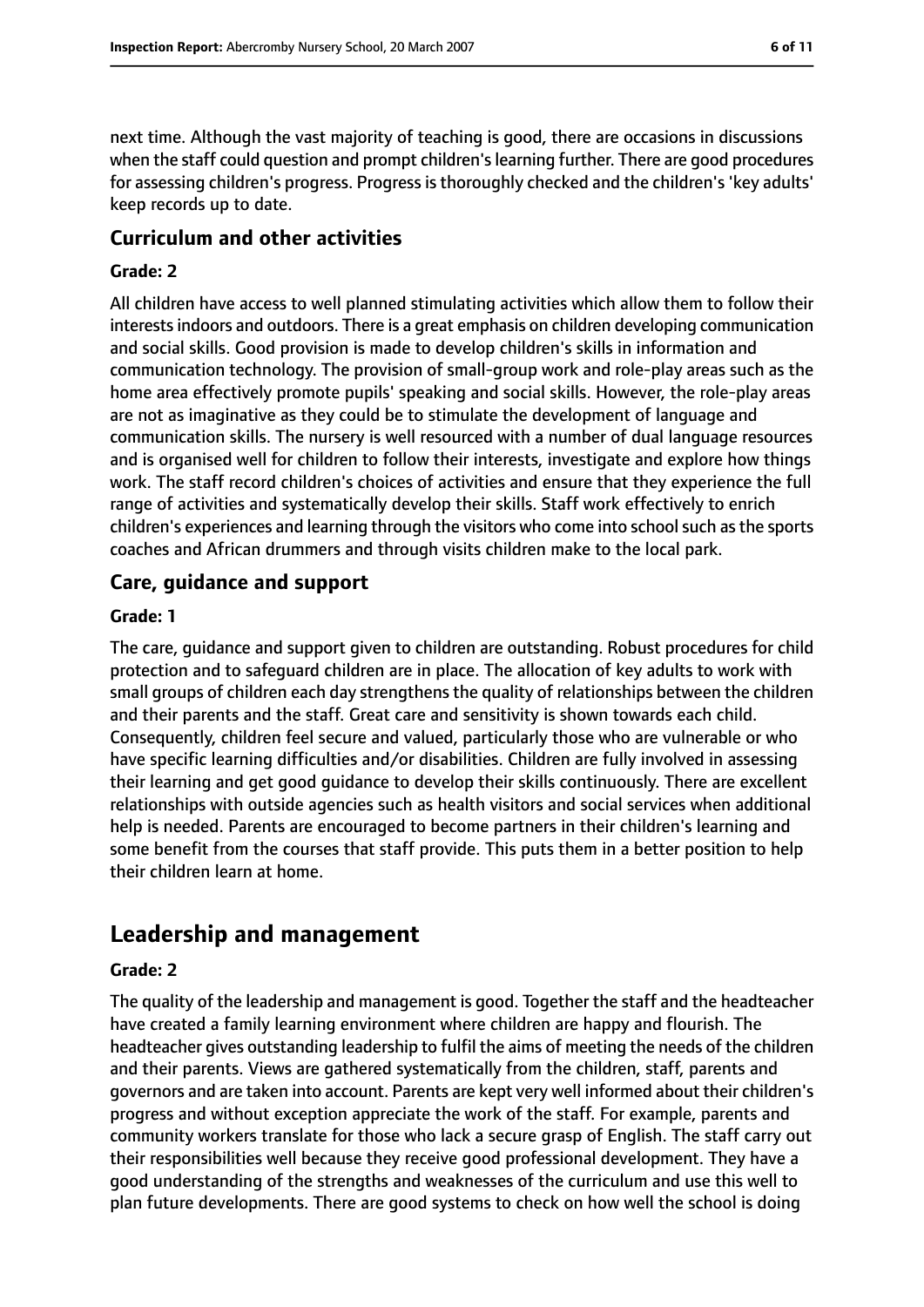and to identify where further improvements can be made. The monitoring of teaching and learning is effective overall as staff share a wealth of information informally on a day-to-day basis to improve their practice. However, more formal monitoring, although adequate, does not always ensure that teaching is consistently challenging. The governors give good support and commitment to help the school move forward.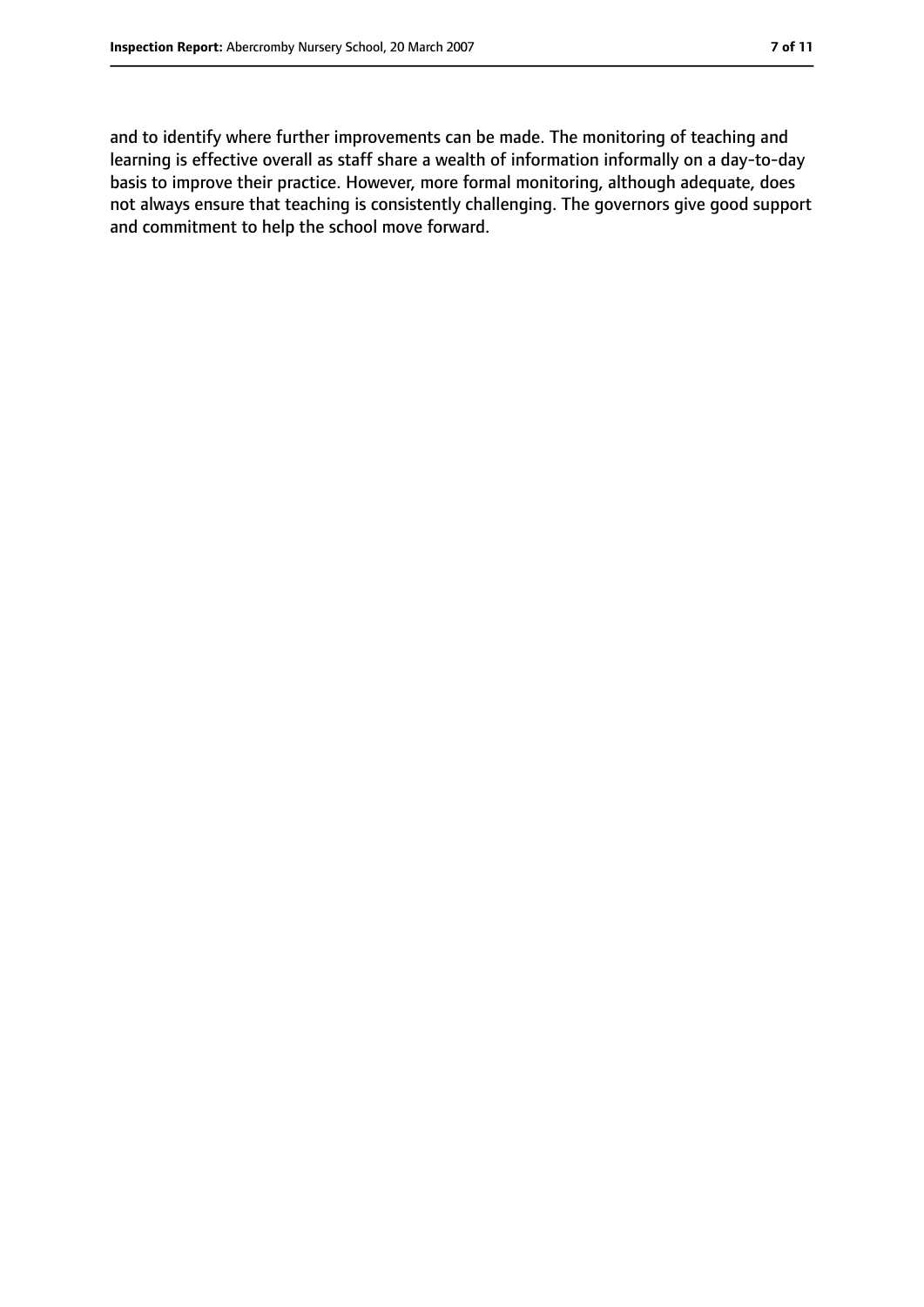**Any complaints about the inspection or the report should be made following the procedures set out in the guidance 'Complaints about school inspection', which is available from Ofsted's website: www.ofsted.gov.uk.**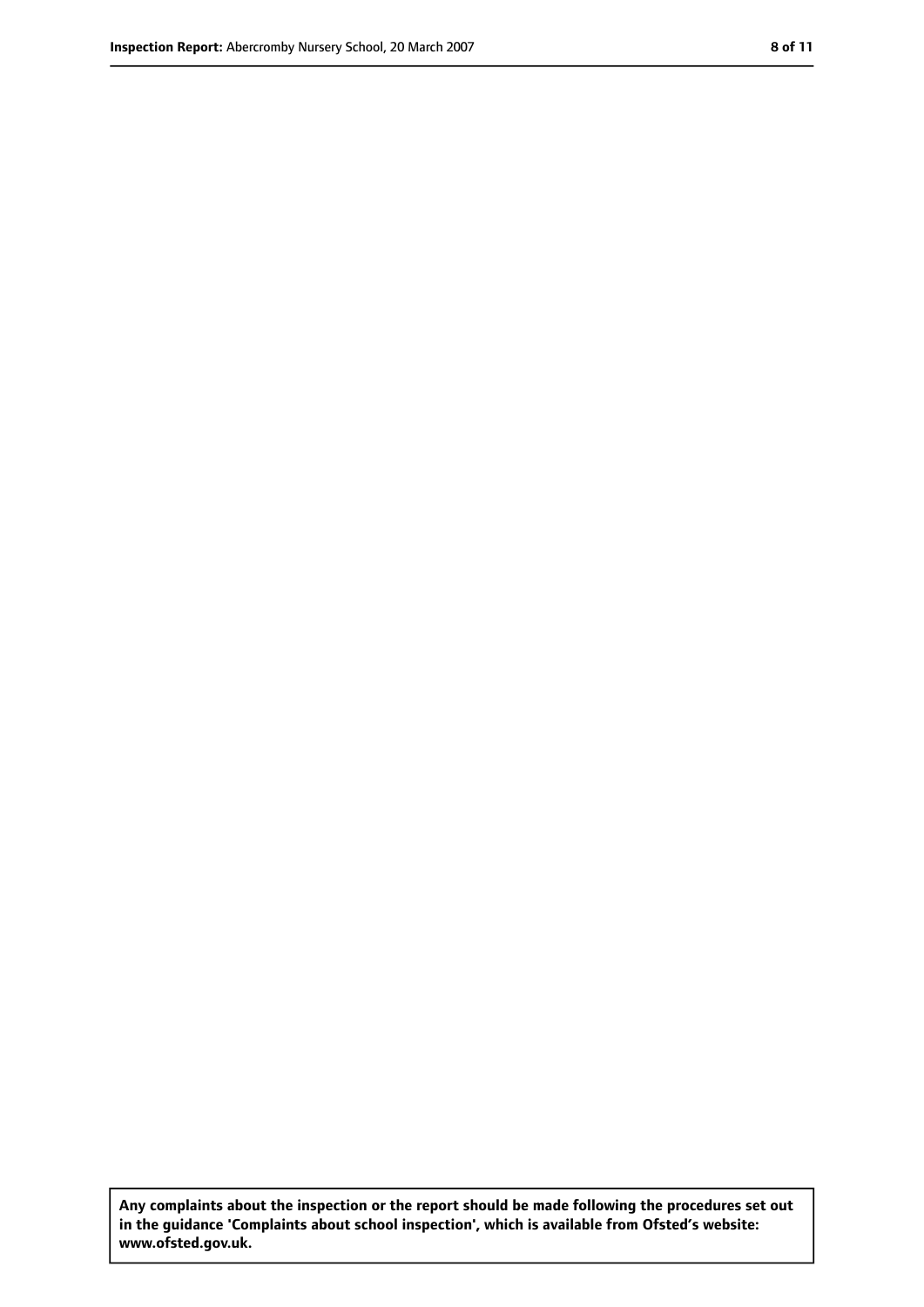#### **Annex A**

# **Inspection judgements**

| Key to judgements: grade 1 is outstanding, grade 2 good, grade 3 satisfactory, and grade 4 $\,$ | <b>School</b>  |
|-------------------------------------------------------------------------------------------------|----------------|
| inadequate                                                                                      | <b>Overall</b> |

## **Overall effectiveness**

| How effective, efficient and inclusive is the provision of education, integrated<br>care and any extended services in meeting the needs of learners? |     |
|------------------------------------------------------------------------------------------------------------------------------------------------------|-----|
| How well does the school work in partnership with others to promote learners'<br>well-being?                                                         |     |
| The quality and standards in the Foundation Stage                                                                                                    |     |
| The effectiveness of the school's self-evaluation                                                                                                    |     |
| The capacity to make any necessary improvements                                                                                                      |     |
| Effective steps have been taken to promote improvement since the last<br>inspection                                                                  | Yes |

## **Achievement and standards**

| How well do learners achieve?                                                                               |  |
|-------------------------------------------------------------------------------------------------------------|--|
| The standards <sup>1</sup> reached by learners                                                              |  |
| How well learners make progress, taking account of any significant variations between<br>groups of learners |  |
| How well learners with learning difficulties and disabilities make progress                                 |  |

## **Personal development and well-being**

| How good is the overall personal development and well-being of the<br>learners?                                  |  |
|------------------------------------------------------------------------------------------------------------------|--|
| The extent of learners' spiritual, moral, social and cultural development                                        |  |
| The behaviour of learners                                                                                        |  |
| The attendance of learners                                                                                       |  |
| How well learners enjoy their education                                                                          |  |
| The extent to which learners adopt safe practices                                                                |  |
| The extent to which learners adopt healthy lifestyles                                                            |  |
| The extent to which learners make a positive contribution to the community                                       |  |
| How well learners develop workplace and other skills that will contribute to<br>their future economic well-being |  |

## **The quality of provision**

| How effective are teaching and learning in meeting the full range of the<br>learners' needs?          |  |
|-------------------------------------------------------------------------------------------------------|--|
| How well do the curriculum and other activities meet the range of needs<br>and interests of learners? |  |
| How well are learners cared for, quided and supported?                                                |  |

 $^1$  Grade 1 - Exceptionally and consistently high; Grade 2 - Generally above average with none significantly below average; Grade 3 - Broadly average to below average; Grade 4 - Exceptionally low.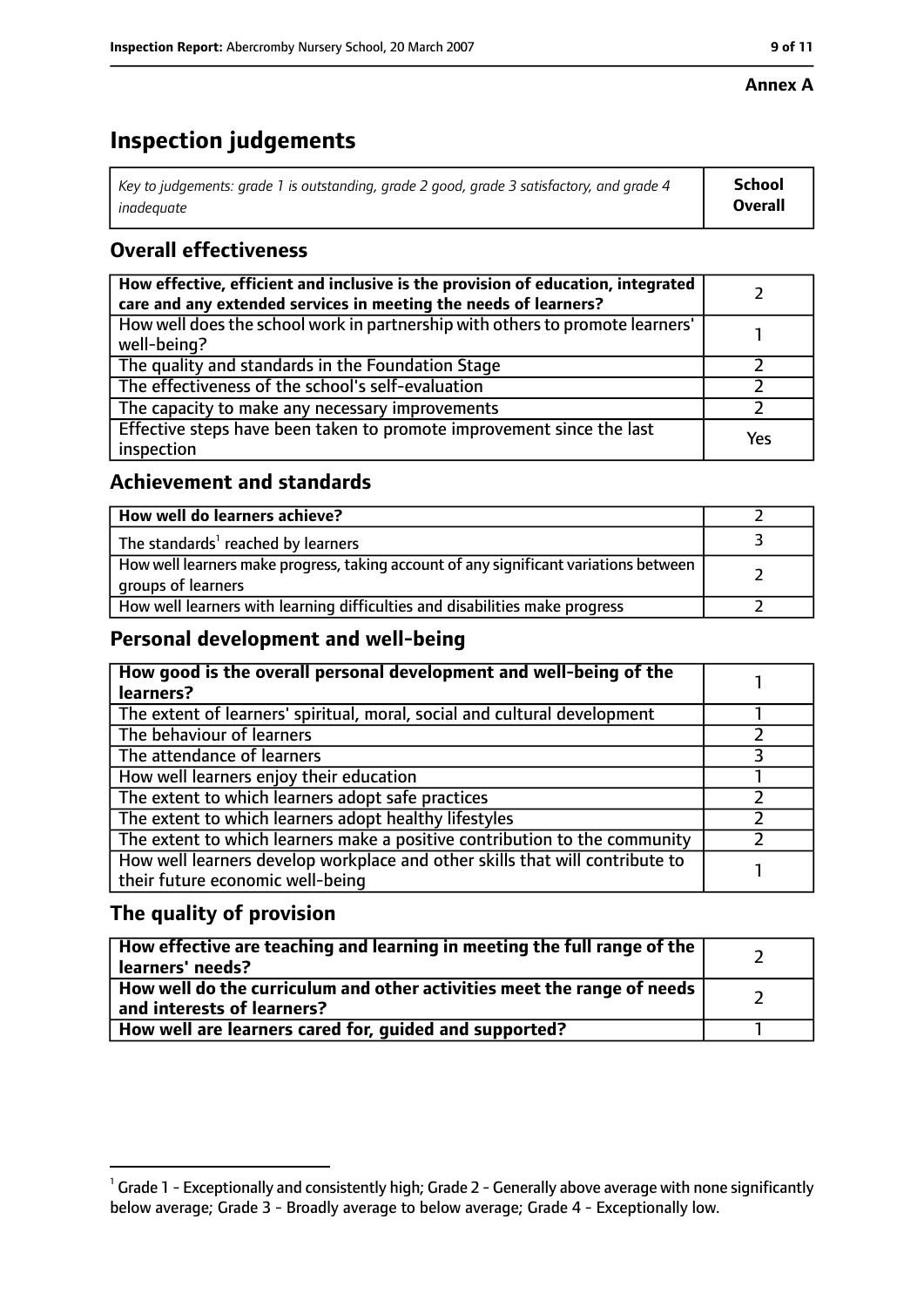# **Leadership and management**

| How effective are leadership and management in raising achievement<br>and supporting all learners?                                              |               |
|-------------------------------------------------------------------------------------------------------------------------------------------------|---------------|
| How effectively leaders and managers at all levels set clear direction leading<br>to improvement and promote high quality of care and education |               |
| How effectively performance is monitored, evaluated and improved to meet<br>challenging targets                                                 |               |
| How well equality of opportunity is promoted and discrimination tackled so<br>that all learners achieve as well as they can                     |               |
| How effectively and efficiently resources, including staff, are deployed to<br>achieve value for money                                          | 7             |
| The extent to which governors and other supervisory boards discharge their<br>responsibilities                                                  | $\mathcal{L}$ |
| Do procedures for safequarding learners meet current government<br>requirements?                                                                | Yes           |
| Does this school require special measures?                                                                                                      | No            |
| Does this school require a notice to improve?                                                                                                   | No            |